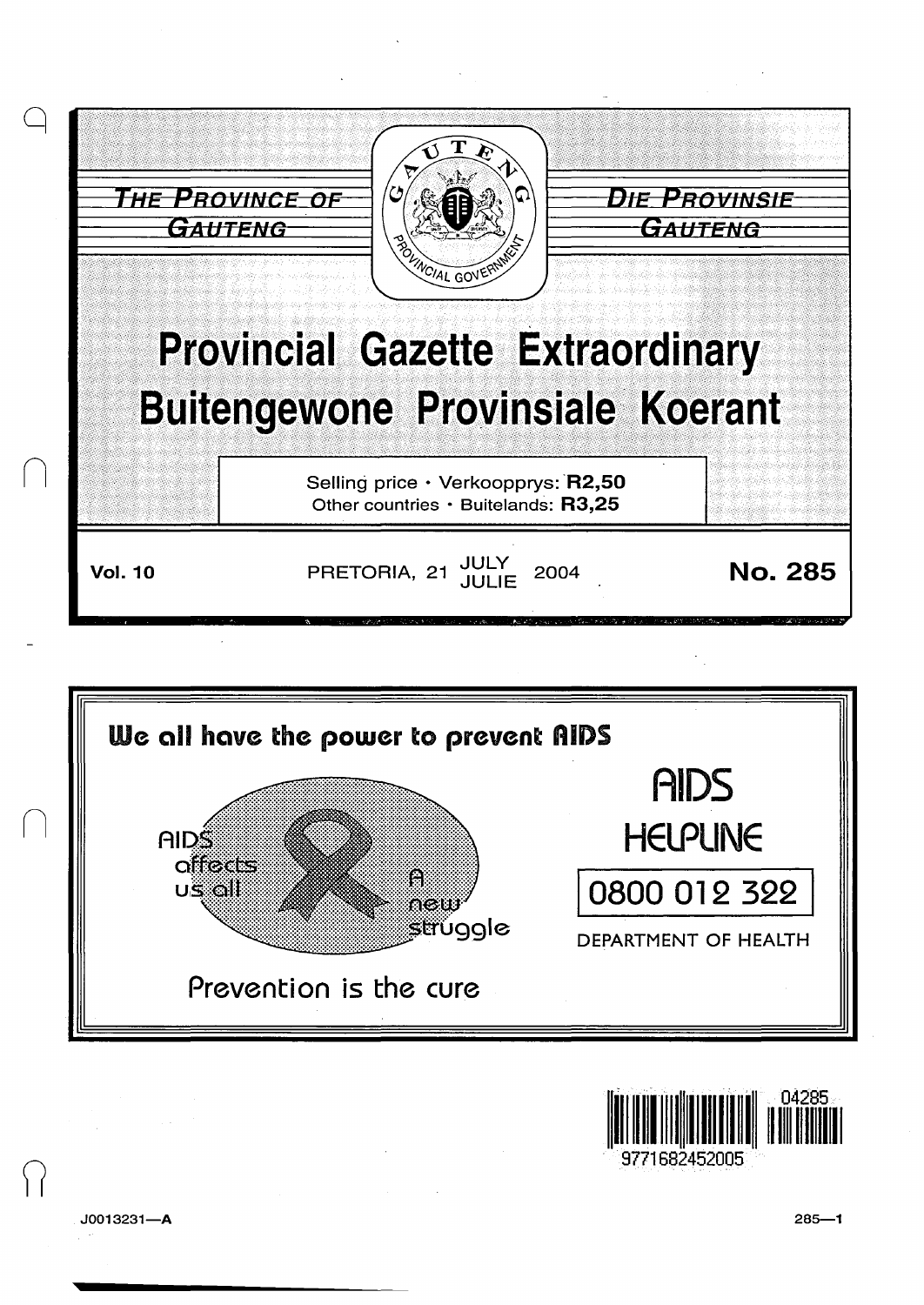$\bar{\beta}$ 

|      | <b>CONTENTS • INHOUD</b> |             |                |
|------|--------------------------|-------------|----------------|
| No.  |                          | Page<br>No. | Gazette<br>No. |
|      | <b>GENERAL NOTICE</b>    |             |                |
| 2315 |                          | з           | 285            |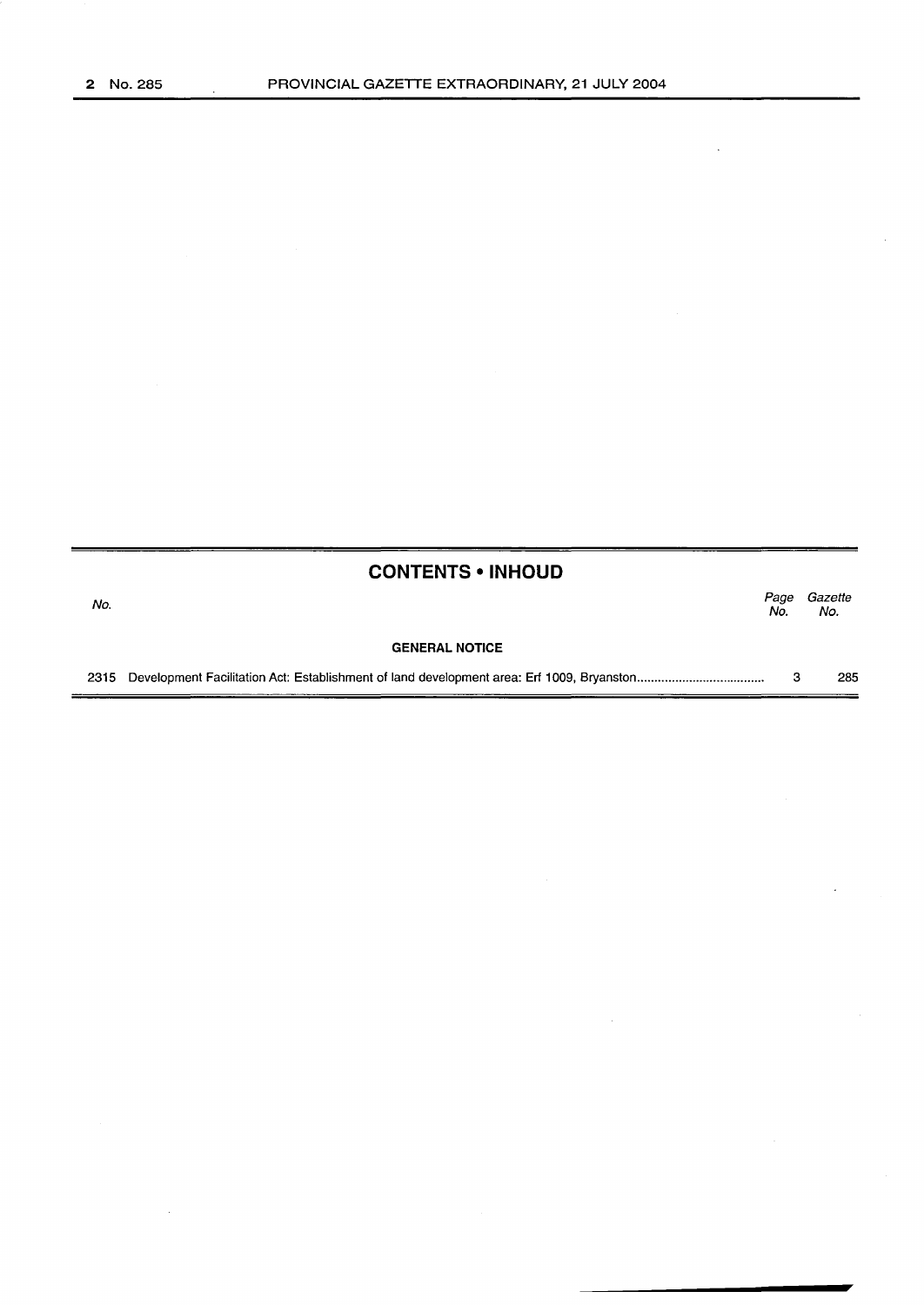## **GENERAL NOTICE**

## **NOTICE 2315 OF 2004**

(Regulation 21(10) of the Development Facilitation Regulations)

Hendrikus Nicolaas Meekel of Broadplan Property Consultants, being the authorised agent of the registered owner, has lodged an application in terms of the Development Facilitation Act for the establishment of a land development area on Erf 1009 Bryanston.

The development will consist of the following: The subdivision of the land development area into 3 portions, zoned Residential 1, measuring approximately 2015 $\mathrm{m}^2$ , 3250 $\mathrm{m}^2$  and 3950 $\mathrm{m}^2$  (subject to final survey).

The relevant plan(s), document(s) and information are available for inspection at the offices of the Designated Officer (Mr Francois Brand), 3rd Floor, A Block, Metro Centre, 158 Loveday Street, Braamfontein, Johannesburg, or at the offices of Broadplan Property Consultants, 41 Klip Street, Observatory, Johannesburg, for a period of 21 days from 21 July 2004.

The application will be considered at a tribunal hearing to be held at The Field and Study Centre, Louise Avenue, Parkmore on 22 September 2004 at 10h00 and the prehearing conference will be held at The Field and Study Centre, Louise Avenue, Parkmore on 15 September 2004.

Any person having an interest in the application should please note:

- 1. You may, within a period of 21 days from the date of the first publication of this notice, which is 21 July 2004, provide the Designated Officer with your written objections or representations; or
- 2. If your comments constitute an objection to any aspect of the land development application, you must appear in person or through a representative before the Tribunal on the dates mentioned above.

Any written objection or representation must be delivered to the Designated Officer at 3rd Floor, A Block, Metro Centre, 158 Loveday Street, Braamfontein, Johannesburg, and you may contact the Designated Officer (Mr Francois Brand) if you have any queries on Tel.. No. (011) 407-7371 or Fax No. (011) 339-4204

Authorised agent. Broadplan Property Consultants Tel. (011) 487-3907. Fax (011) 487-3039

## **KENNISGEWING 2315 VAN 2004**

(Regulasie 21(10) van die Regulasies op Ontwikkelingsfasilitering)

Hendrikus Nicolaas Meekel van Broadplan Property Consultants, synde die gemagtigde agent van die geregistreerde eienaar, het aansoek gedoen in terme van die Wet op Ontwikkelingsfasilitering vir die vestiging van 'n grondontwikkelingsgebied op Erf 1009 Bryanston.

Die ontwikkeling sal bestaan uit die volgende: Die onderverdeling van die grondontwikkelingsgebied in 3<br>gedeeltes, gesoneer Residensieel 1, ongeveer 2015m<sup>2</sup>, 3250m<sup>2</sup> en 3950m<sup>2</sup> groot (onderworpe aan finale opmeting).

Die betrokke plan(ne), dokument(e) en inligting is beskikbaar vir inspeksie by die kantore van die Aangewese Beampte (Mnr Francois Brand), 3de Vloer, A Blok, Metro Sentrum, Lovedaystraat 158, Braamfontein, Johannesburg, of by die kantore van Broadplan Property Consultants, Klipstraat 41, Observatory, Johannesburg, vir 'n tydperk van 21 dae vanaf 21 Julie 2004.

Die aansoek sal oorweeg word tydens 'n tribunaalverhoor wat gehou sal word te The Field and Study Centre, Louiselaan, Parkmore op 22 September 2004 om 1 OhOO en die voorverhoorsamesprekings sal gehou word te The Field and Study Centre, Louiselaan, Park more op 15 September 2004 om 1 OhOO.

Enige persoon wat 'n belang het in die aansoek moet asseblief kennis neem dat:

- 1. U mag, binne 'n periode van 21 dae vanaf die eerste publikasie van hierdie kennisgewing, wat 21 Julie 2004 is, die Aangewese Beampte voorsien met u skriftelike besware of vertoë; of
- 2. Indien u kommentaar neerkom op 'n beswaar teen enige aspek van die grondontwikkelingsaansoek, moet u persoonlik of deur 'n verteenwoordiger voor die Tribunaal verskyn op die datums hierbo genoem.

Enige geskrewe beswaar of vertoe meet by die Aangewese Beampte, 3de Vloer, A Blok, Metro Sentrum, Lovedaystraat 158, Braamfontein, Johannesburg ingedien word, en u mag die Aangewese Beampte (Mnr Francois Brand) kontak indien u navrae het by Tel. Nr. (011) 407-7371 of Faks Nr. (011) 339-4204.

Gemagtigde agent: Broadplan Property Consultants, Tel. (011) 487-3907 Faks (011) 487-3039